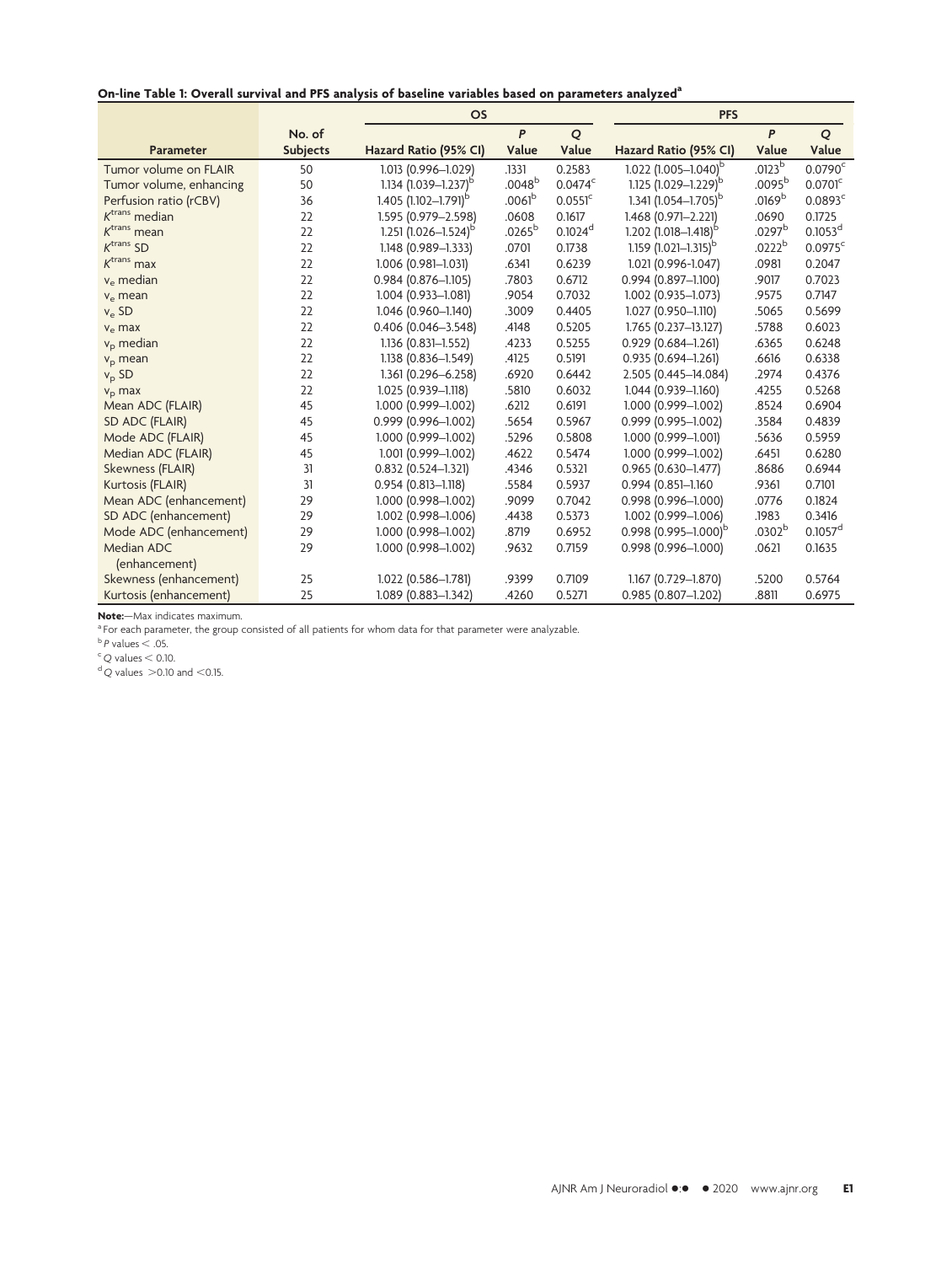|                            |                 |                            | 8O                |                      |                                    | PFS                        |                     |
|----------------------------|-----------------|----------------------------|-------------------|----------------------|------------------------------------|----------------------------|---------------------|
| Parameter                  | No. of Subjects | Hazard Ratio (95% CI)      | P Value           | 2 Value              | Hazard Ratio (95% CI)              | P Value                    | Q Value             |
| Tumor volume on FLAIR      | $\frac{4}{6}$   | 1012 (0.999-1.026)         | 0759              | 0.1805               | 0.012 (0.998-1.027                 | 0936                       | 0.1992              |
| % Change in tumor volume   |                 | 1.004 (1.000-1.007)        | 0438 <sup>b</sup> | $0.134$ <sup>d</sup> | $.006$ $(1.001 - 1.010)^{1}$       |                            | $0.0840^{\circ}$    |
| Tumor volume, enhancing    |                 | 1.037 (1.002-1.073)        | 0393 <sup>b</sup> | 0.125 <sup>d</sup>   | $1.054$ (1.012–1.097) <sup>b</sup> | $0143^{b}$                 | $0.0776^{\circ}$    |
| Perfusion ratio (rCBV)     |                 | 0.915 (0.699-1.199)        | 5208              | 0.5767               | 1.035 (0.772-1.387                 | 8196                       | 0.6820              |
| K <sup>trans</sup> median  |                 | $(0.385 - 1.297)$<br>0.707 | 2629              | 0.4075               | 0.767 (0.478-1.23)                 | 2718                       | 0.4156              |
| ktrans mean                |                 | 0.929 (0.673-1.282)        | 6533              | 0.6309               | 0.902 (0.693–1.174)                | 4439                       | 0.5373              |
| $k$ <sup>trans</sup> SD    |                 | 1.036 (0.887-1.210)        | 6559              | 0.6318               | 009 (0.856-1.190)                  | 9141                       | 0.7052              |
| k <sup>trans</sup> max     |                 | $(0.989 - 1.029)$<br>1.009 | 3807              | 0.4990               | 0.07 (0.987-1.028)                 | 4760                       | 0.5547              |
| $V_e$ max                  |                 | 2.351 (0.886-6.234)        | 0859              | 0.1914               | 1768 (0.644-4.850                  | .2685                      | 0.4126              |
| V <sub>p</sub> median      |                 | $(0.618 - 1.107)$<br>0.827 | 2021              | 0.3459               | 1.018 (0.769-1.347)                | 9012                       | 0.7022              |
| $V_p$ mean                 |                 | $0.828(0.621 - 1.105)$     | 1661              | 0.3432               | $1.018(0.77 - 1.345)$              | 8994                       | 0.7018              |
| $V_p$ SD                   |                 | 0.683 (0.177-2.635)        | 5796              | 0.6026               | 1.028 (0.070-15.159)               | 9838                       | 0.7202              |
| $v_p$ max                  |                 | 0.971 (0.889-1.061         | 5154              | 0.5742               | 0.954 (0.861-1.057                 | 3698                       | 0.4918              |
| Mean ADC (FLAIR)           |                 | 1.000 (0.999-1.002)        | 7125              | 0.6509               | 1.000 (0.999-1.002                 | 8232                       | 0.6829              |
| SD ADC (FLAIR)             |                 | 0.998 (0.994-1.001)        | <b>1725</b>       | 0.3110               | 0.999 (0.996-1.002                 | 3990                       | 0.5108              |
| Mode ADC (FLAIR)           | ల్ల             | 1.001 (0.999-1.003)        | 2199              | 0.3652               | 1.000 (0.999-1.002                 | 6670                       | 0.6357              |
| Median ADC (FLAIR)         |                 | 1.001 (0.999-1.003)        | 2869              | 0.4288               | 1.001 (0.999-1.002)                | 4279<br>.0260 <sup>b</sup> | 0.5282              |
| Skewness ADC (FLAIR)       |                 | $0.775$ $(0.547 - 1.099)$  | 1533              | 0.2863               | $0.623(0.411 - 0.945)^p$           |                            | 0.1019 <sup>d</sup> |
| Kurtosis ADC (FLAIR)       |                 | $0.947(0.854 - 1.050)$     | 2978              | 0.4379               | $0.883(0.771-1.012)$               | 0732                       | ).1775              |
| Mean ADC (enhancement)     |                 | 1.001 (0.999-1.003)        | 2764              | 0.4197               | $1.002$ $(1.000 - 1.004)^p$        | 0488 <sup>b</sup>          | 0.1433 <sup>d</sup> |
| SD ADC (enhancement)       |                 | 1.001 (0.997-1.005)        | 5926              | 0.6079               | 0.999 (0.995-1.002                 |                            | 0.5535              |
| Mode ADC (enhancement)     |                 | 1.001 (0.999-1.003)        | 2994              | 0.4393               | $1.002$ $(1.000 - 1.004)$          | 4738<br>0195 <sup>b</sup>  | $0.0937^{\circ}$    |
| Median ADC (enhancement)   |                 | 1.001 (0.999-1.003)        | 2590              | 0.4039               | $1.002$ $(1.000 - 1.004)$          | 0210                       | 0.0959 <sup>c</sup> |
| Skewness ADC (enhancement  |                 | $1.032$ (0.709-1.501)      | 8698              | 0.6947               | 0.856 (0.594-1.234)                | 4048                       | 0.5144              |
| Kurtosis ADC (enhancement) |                 | 1.005 (0.870-1.162         | 9422              | 0.7114               | 1.024 (0.827-1.269)                | 8256                       | 0.6836              |
| ata May indicator may impo |                 |                            |                   |                      |                                    |                            |                     |

—Max indicates maximum.

**Note:**—N<br><sup>a</sup> For each<br><sup>b p</sup> values  $^{\sf a}$  For each parameter, the group consisted of all patients for whom data for that parameter were analyzable.

,.05. c Q values ,0.10.

<sup>d</sup> O values  $>0.10$  and ,0.15.

On-line Table 2: Overall survival and PFS analysis of post-RT change in variables based on parameters analyzed $^{\rm a}$ 

On-line Table 2: Overall survival and PFS analysis of post-RT change in variables based on parameters analyzed<sup>a</sup>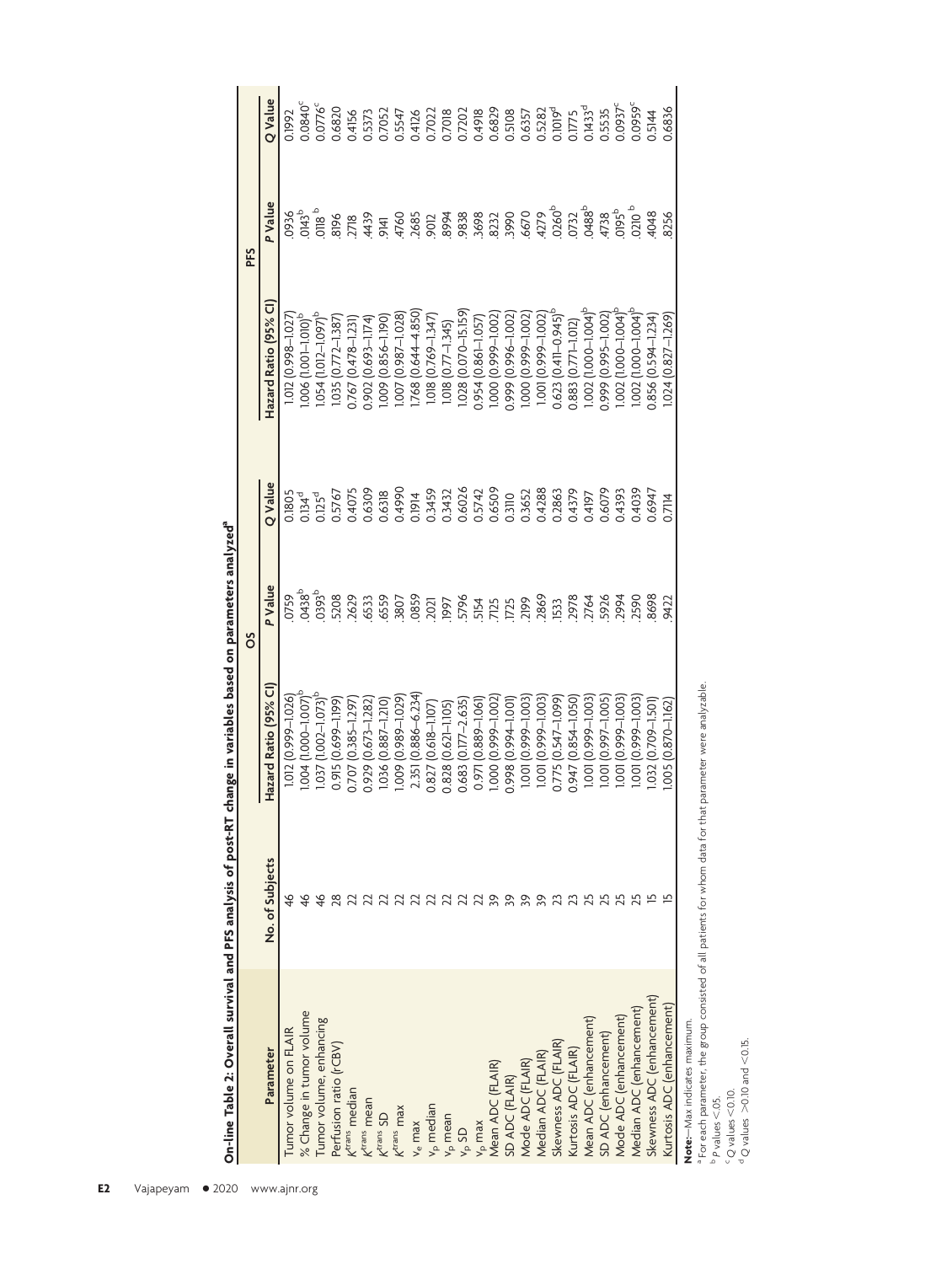| On-line Table 3: Overall survival and PFS analysis of time-dependent continuous covariates based on parameters analyzed <sup>a</sup> |  |
|--------------------------------------------------------------------------------------------------------------------------------------|--|
|--------------------------------------------------------------------------------------------------------------------------------------|--|

|                                | No. of          | <b>OS</b>                   |                    |                       | <b>PFS</b>                         |                      |                          |
|--------------------------------|-----------------|-----------------------------|--------------------|-----------------------|------------------------------------|----------------------|--------------------------|
| <b>Parameter</b>               | <b>Subjects</b> | Hazard Ratio (95% CI)       | P Value            | Q Value               | Hazard Ratio (95% CI)              | P Value              | Q Value                  |
| Tumor volume on FLAIR          | 50              | 1.029 $(1.017 - 1.041)^{b}$ | $< .0001^b$        | 0.0001 <sup>c</sup>   | 1.043 $(1.031 - 1.056)^{b}$        | $<$ .0001 $^{\rm b}$ | $<$ 0.0001 $^{\circ}$    |
| Tumor volume,                  | 50              | 1.072 $(1.040-1.105)^{6}$   | $< .0001^b$        | 0.0001 <sup>c</sup>   | 1.107 $(1.071 - 1.144)^{b}$        | $< .0001^b$          | $<$ 0.0001 $\textdegree$ |
| enhancing                      |                 |                             |                    |                       |                                    |                      |                          |
| Perfusion ratio (rCBV)         | 47              | 1.183 $(1.055 - 1.326)^b$   | .0040 <sup>b</sup> | $0.0430^{\circ}$      | 1.439 $(1.222 - 1.693)^b$          | $< 0.0001^b$         | 0.0003 <sup>c</sup>      |
| $K$ <sup>trans</sup><br>median | 33              | 1.817 (0.642-5.143)         | .2607              | 0.4055                | 1.124 (0.445-2.834)                | .8052                | 0.6781                   |
| $K$ <sup>trans</sup><br>mean   | 33              | 1.260 (0.919-1.727)         | .1510              | 0.2832                | 1.045 (0.823-1.327)                | .7177                | 0.6525                   |
| $K$ <sup>trans</sup> SD        | 33              | 1.115 (0.965-1.289)         | .1387              | 0.2663                | 1.053 (0.946-1.173)                | .3435                | 0.4733                   |
| $K$ <sup>trans</sup><br>max    | 33              | 1.017 (0.997-1.038)         | .0873              | 0.1929                | $1.021$ (1.002-1.039) <sup>b</sup> | $.0257^b$            | 0.1016 <sup>d</sup>      |
| $v_e$ median                   | 33              | 1.044 $(1.001 - 1.088)^{b}$ | $.0455^{\rm b}$    | $0.1375$ <sup>d</sup> | 1.028 (0.995-1.063)                | .0996                | 0.2067                   |
| $v_e$ mean                     | 33              | 1.042 $(1.004 - 1.082)^{b}$ | $.0297^b$          | 0.1053 <sup>d</sup>   | 1.036 $(1.004 - 1.069)^{D}$        | .0281 <sup>b</sup>   | $0.1039$ <sup>d</sup>    |
| $V_{e}$ SD                     | 33              | 1.039 (0.987-1.093)         | .1427              | 0.2719                | 1.130 $(1.049 - 1.217)^b$          | .0012 <sup>b</sup>   | $0.0186^c$               |
| $V_{\rho}$ max                 | 33              | 2.908 (0.802-10.542)        | .1042              | 0.2142                | 2.741 (0.848-8.855)                | .0920                | 0.1976                   |
| $v_p$ median                   | 33              | 0.877 (0.398-1.933)         | .7444              | 0.6608                | 0.746 (0.377-1.476)                | .4002                | 0.5115                   |
| $v_p$ mean                     | 33              | $0.879$ (0.406-1.902)       | .7438              | 0.6606                | $0.763$ (0.393-1.480)              | .4232                | 0.5255                   |
| $v_p$ SD                       | 33              | 0.998 (0.972-1.025)         | .8956              | 0.7009                | 1.017 (0.993-1.041)                | .1738                | 0.3126                   |
| $VD$ max                       | 33              | 1.091 (0.870-1.368)         | .4484              | 0.5399                | 0.982 (0.729-1.324)                | .9068                | 0.7035                   |
| Mean ADC (FLAIR)               | 47              | 1.003 $(1.001 - 1.005)^{b}$ | $.0145^b$          | $0.0844^{\circ}$      | 1.002 $(1.000-1.004)^{b}$          | .0180 <sup>b</sup>   | $0.0913^c$               |
| SD ADC (FLAIR)                 | 47              | 1.000 (0.996-1.003)         | .8374              | $0.6866^{\circ}$      | 0.999 (0.996-1.003)                | .6929                | 0.6445                   |
| Mode ADC (FLAIR)               | 47              | 1.004 $(1.002 - 1.006)^{b}$ | .0005 <sup>b</sup> | $0.0090^c$            | 1.002 $(1.000-1.004)^{b}$          | $.0155^{\circ}$      | $0.0848^{\circ}$         |
| Median ADC (FLAIR)             | 47              | 1.003 $(1.001 - 1.006)^{b}$ | .0022 <sup>b</sup> | 0.0294 <sup>c</sup>   | $1.003$ (1.001-1.004) <sup>b</sup> | .0033 <sup>b</sup>   | 0.0384 <sup>c</sup>      |
| Mean ADC                       | 42              | 1.002 $(1.000-1.003)^b$     | $.0385^{b}$        | 0.1241                | 1.001 (1.000-1.003)                | .0802                | 0.1852                   |
| (enhancement)                  |                 |                             |                    |                       |                                    |                      |                          |
| SD ADC (enhancement)           | 42              | 1.002 (0.999-1.005)         | .1879              | 0.3296                | 1.001 (0.999-1.004)                | .3439                | 0.4736                   |
| Mode ADC                       | 42              | 1.001 $(1.000-1.003)^{b}$   | $.0284^{b}$        | $0.1042^d$            | $1.001(1.000 - 1.003)^b$           | .0489 <sup>b</sup>   | $0.1434$ <sup>d</sup>    |
| (enhancement)                  |                 |                             |                    |                       |                                    |                      |                          |
| Median ADC                     | 42              | 1.002 $(1.000-1.003)^b$     | .0277 <sup>b</sup> | $0.1035$ <sup>d</sup> | 1.001 (1.000-1.003)                | .0725                | 0.1766                   |
| (enhancement)                  |                 |                             |                    |                       |                                    |                      |                          |

Note:—Max indicates maximum.

<sup>a</sup> For each parameter, the group consisted of all patients for whom data for that parameter were analyzable.

 $\frac{b}{p}$  values  $< .05$ .

 $c$  Q values  $<$  0.10.

 $d$  Q values  $>$  0.10 and  $<$  0.15.

## On-line Table 4: Summary statistics for baseline brain MR imaging by progression group

| Parameter             | Unit | No. | Median | Minimum | <b>Maximum</b> | Mean  | <b>SD</b> |
|-----------------------|------|-----|--------|---------|----------------|-------|-----------|
| Pseudo PD             |      |     |        |         |                |       |           |
| VolumeonFLAIR         | mL   |     | 36.81  | 15.38   | 82.18          | 39.72 | 20.37     |
| VolumeEnhancing       | mL   |     | 4.41   | 0.67    | 11.76          | 4.98  | 3.99      |
| Volume cyst           | mL   |     | 0.52   | 0.00    | 3.34           | 1.08  | 1.38      |
| DiffusionRatio        |      |     | 1.27   | 0.86    | 1.73           | 1.29  | 0.33      |
| PerfusionRatio        |      | 5   | 3.34   | 0.89    | 5.20           | 3.13  | 1.98      |
| True early PD         |      |     |        |         |                |       |           |
| <b>VolumeOnFLAIR</b>  | mL   | 20  | 43.26  | 7.16    | 74.80          | 42.26 | 18.28     |
| VolumeEnhancing       | mL   | 20  | 1.57   | 0.00    | 9.99           | 2.45  | 2.98      |
| VolumeCyst            | mL   | 18  | 0.01   | 0.00    | 6.49           | 0.70  | 1.61      |
| <b>DiffusionRatio</b> |      | 18  | 1.14   | 0.77    | 2.47           | 1.32  | 0.48      |
| PerfusionRatio        |      | 16  | 2.86   | 0.39    | 7.23           | 3.28  | 1.96      |

Note:—PD indicates progressive disease.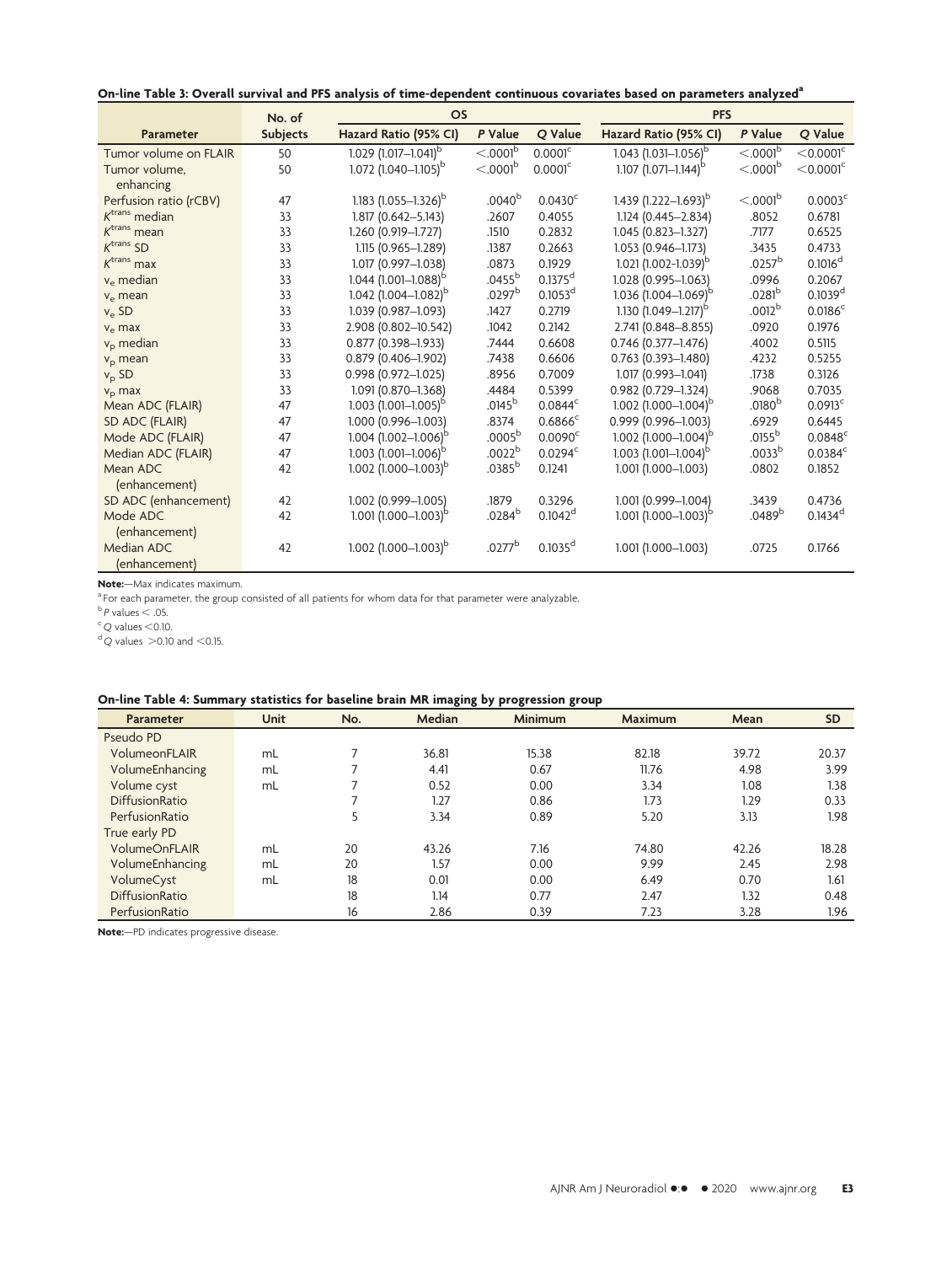| On-line Table 5: Summary statistics for baseline permeability parameters by progression group |  |  |  |
|-----------------------------------------------------------------------------------------------|--|--|--|
|-----------------------------------------------------------------------------------------------|--|--|--|

| Parameter                   | <b>Units</b> | No. | Median | Minimum | Maximum | Mean   | <b>SD</b> | P     |
|-----------------------------|--------------|-----|--------|---------|---------|--------|-----------|-------|
| Pseudo PD                   |              |     |        |         |         |        |           |       |
| $Ktrans$ 3Dmedian           | $min^{-1}$   | 5   | 0.043  | 0.017   | 0.584   | 0.236  | 0.285     | .4868 |
| $Ktrans$ 3Dmean             | $min^{-1}$   | 5   | 0.914  | 0.127   | 3.063   | 1.208  | 1.218     | .3841 |
| $K^{\text{trans}}$ 3DSD     | $min^{-1}$   | 5   | 4.493  | 0.551   | 7.371   | 3.559  | 2.887     | .2550 |
| $K^{\text{trans}}$ 3Dmax    | $min^{-1}$   | 5   | 49.026 | 2.608   | 49.806  | 32.042 | 23.795    | .1096 |
| v <sub>e</sub> 3Dmedian     |              | 5   | 0.054  | 0.001   | 0.136   | 0.062  | 0.055     | .2105 |
| v <sub>e</sub> 3Dmean       |              | 5   | 0.111  | 0.016   | 0.201   | 0.105  | 0.082     | .1591 |
| $v_e$ 3DSD                  |              | 5   | 0.148  | 0.018   | 0.184   | 0.108  | 0.077     | .1875 |
| $v_e$ 3Dmax                 |              | 5   | 0.850  | 0.058   | 0.996   | 0.664  | 0.412     | .1529 |
| $v_p$ 3Dmedian              |              | 5   | 0.029  | 0.004   | 0.095   | 0.035  | 0.035     | .1494 |
| v <sub>p</sub> 3Dmean       |              | 5   | 0.019  | 0.001   | 0.100   | 0.033  | 0.040     | .4345 |
| $v_p$ 3DSD                  |              | 5   | 0.046  | 0.035   | 0.096   | 0.053  | 0.025     | .2228 |
| $v_p$ 3Dmax                 |              | 5   | 0.323  | 0.074   | 1.235   | 0.476  | 0.452     | .2550 |
| True early PD               |              |     |        |         |         |        |           |       |
| $K^{\text{trans}}$ 3Dmedian | $min^{-1}$   | 15  | 0.024  | 0.000   | 4.105   | 0.656  | 1.269     |       |
| $K$ <sup>trans</sup> 3Dmean | $min^{-1}$   | 15  | 0.125  | 0.000   | 9.920   | 1.916  | 3.331     |       |
| $K^{\text{trans}}$ 3DSD     | $min^{-1}$   | 15  | 0.398  | 0.000   | 13.102  | 3.253  | 4.767     |       |
| $K$ <sup>trans</sup> 3Dmax  | $min^{-1}$   | 15  | 14.116 | 0.000   | 49.955  | 17.578 | 19.767    |       |
| $v_e$ 3Dmedian              |              | 15  | 0.017  | 0.000   | 0.136   | 0.039  | 0.046     |       |
| v <sub>e</sub> 3Dmean       |              | 15  | 0.033  | 0.000   | 0.197   | 0.058  | 0.068     |       |
| $v_e$ 3DSD                  |              | 15  | 0.052  | 0.000   | 0.182   | 0.063  | 0.070     |       |
| v <sub>e</sub> 3Dmax        |              | 15  | 0.384  | 0.000   | 0.984   | 0.443  | 0.460     |       |
| $v_p$ 3Dmedian              |              | 15  | 0.001  | 0.000   | 1.389   | 0.108  | 0.355     |       |
| v <sub>p</sub> 3Dmean       |              | 15  | 0.006  | 0.000   | 1.643   | 0.130  | 0.420     |       |
| $v_p$ 3DSD                  |              | 15  | 0.030  | 0.000   | 1.310   | 0.117  | 0.332     |       |
| $v_p$ 3Dmax                 |              | 15  | 0.143  | 0.000   | 21.340  | 1.665  | 5.460     |       |

Note:—PD indicates progressive disease.

| On-line Table 6: Summary statistics for baseline ADC parameters by progression group |  |  |  |  |  |
|--------------------------------------------------------------------------------------|--|--|--|--|--|
|--------------------------------------------------------------------------------------|--|--|--|--|--|

| On-tine Table 6: Summary statistics for baseline ADC parameters by progression group<br>Parameter | <b>Unit</b>                                  | No. | Median  | Minimum | Maximum | Mean    | <b>SD</b> | P     |
|---------------------------------------------------------------------------------------------------|----------------------------------------------|-----|---------|---------|---------|---------|-----------|-------|
| Pseudo PD                                                                                         |                                              |     |         |         |         |         |           |       |
|                                                                                                   | $\times 10^{-6}$ mm <sup>2</sup> /s          |     |         | 976.66  | 1183.57 |         |           |       |
| MeanADC FL                                                                                        |                                              | 6   | 1078.74 |         |         | 1083.45 | 79.59     | .2212 |
| SDADC FL                                                                                          | $\times$ 10 <sup>-6</sup> mm <sup>2</sup> /s | 6   | 215.90  | 89.93   | 289.33  | 205.25  | 76.24     | .6870 |
| ModeADC FL                                                                                        | $\times 10^{-6}$ mm <sup>2</sup> /s          | 6   | 1032.88 | 807.00  | 1154.08 | 1011.85 | 119.47    | .0690 |
| MedianADC_FL                                                                                      | $\times$ 10 <sup>-6</sup> mm <sup>2</sup> /s | 6   | 1084.00 | 976.00  | 1145.00 | 1076.67 | 60.31     | .2666 |
| SkewnessADC FL                                                                                    |                                              | 3   | 1.22    | 1.12    | 1.22    | 1.19    | 0.06      | .7036 |
| KurtosisADC_FL                                                                                    |                                              | 3   | 2.94    | 2.76    | 2.98    | 2.89    | 0.12      | .9000 |
| MeanADC_ENH                                                                                       | $\times 10^{-6}$ mm <sup>2</sup> /s          | 6   | 1139.11 | 886.73  | 1506.94 | 1151.31 | 237.24    | .2818 |
| SDADC_ENH                                                                                         | $\times$ 10 <sup>-6</sup> mm <sup>2</sup> /s | 6   | 138.92  | 92.20   | 268.81  | 149.64  | 64.30     | .2441 |
| ModeADC_ENH                                                                                       | $\times 10^{-6}$ mm <sup>2</sup> /s          | 6   | 1093.31 | 764.90  | 1412.61 | 1108.46 | 254.91    | .0874 |
| MedianADC_ENH                                                                                     | $\times 10^{-6}$ mm <sup>2</sup> /s          | 6   | 1128.50 | 838.50  | 1494.00 | 1140.92 | 250.13    | .2441 |
| Skewness ADC ENH                                                                                  |                                              | 5   | 0.49    | $-1.93$ | 1.71    | 0.42    | 1.43      | .8490 |
| Kurtosis ADC ENH                                                                                  |                                              | 5   | 3.40    | $-0.47$ | 5.03    | 2.82    | 2.30      | .1433 |
| True early PD                                                                                     |                                              |     |         |         |         |         |           |       |
| MeanADC FL                                                                                        | $\times 10^{-6}$ mm <sup>2</sup> /s          | 19  | 1145.88 | 840.18  | 1567.37 | 1186.52 | 202.38    |       |
| SDADC_FL                                                                                          | $\times 10^{-6}$ mm <sup>2</sup> /s          | 19  | 241.44  | 87.53   | 366.89  | 227.72  | 78.23     |       |
| ModeADC FL                                                                                        | $\times 10^{-6}$ mm <sup>2</sup> /s          | 19  | 1142.88 | 857.94  | 1714.17 | 1195.34 | 229.63    |       |
| MedianADC FL                                                                                      | $\times 10^{-6}$ mm <sup>2</sup> /s          | 19  | 1122.00 | 844.00  | 1598.00 | 1171.54 | 210.17    |       |
| SkewnessADC FL                                                                                    |                                              | 13  | 1.05    | $-0.21$ | 2.23    | 1.09    | 0.84      |       |
| KurtosisADC_FL                                                                                    |                                              | 13  | 2.05    | $-0.16$ | 7.04    | 3.05    | 2.61      |       |
| MeanADC ENH                                                                                       | $\times 10^{-6}$ mm <sup>2</sup> /s          | 13  | 1054.64 | 706.79  | 1532.24 | 1042.19 | 190.82    |       |
| SDADC ENH                                                                                         | $\times 10^{-6}$ mm <sup>2</sup> /s          | 13  | 223.69  | 28.27   | 397.26  | 211.02  | 114.41    |       |
| ModeADC_ENH                                                                                       | $\times$ 10 <sup>-6</sup> mm <sup>2</sup> /s | 13  | 832.28  | 680.12  | 1516.76 | 914.35  | 219.27    |       |
| MedianADC ENH                                                                                     | $\times 10^{-6}$ mm <sup>2</sup> /s          | 13  | 967.00  | 700.00  | 1533.00 | 995.42  | 192.34    |       |
| SkewnessADC ENH                                                                                   |                                              | 13  | 0.74    | $-0.27$ | 1.98    | 0.85    | 0.67      |       |
| KurtosisADC_ENH                                                                                   |                                              | 13  | 0.81    | $-1.02$ | 5.18    | 1.12    | 1.98      |       |

Note:—ENH indicates enhancement; FL, FLAIR; PD, progressive disease.